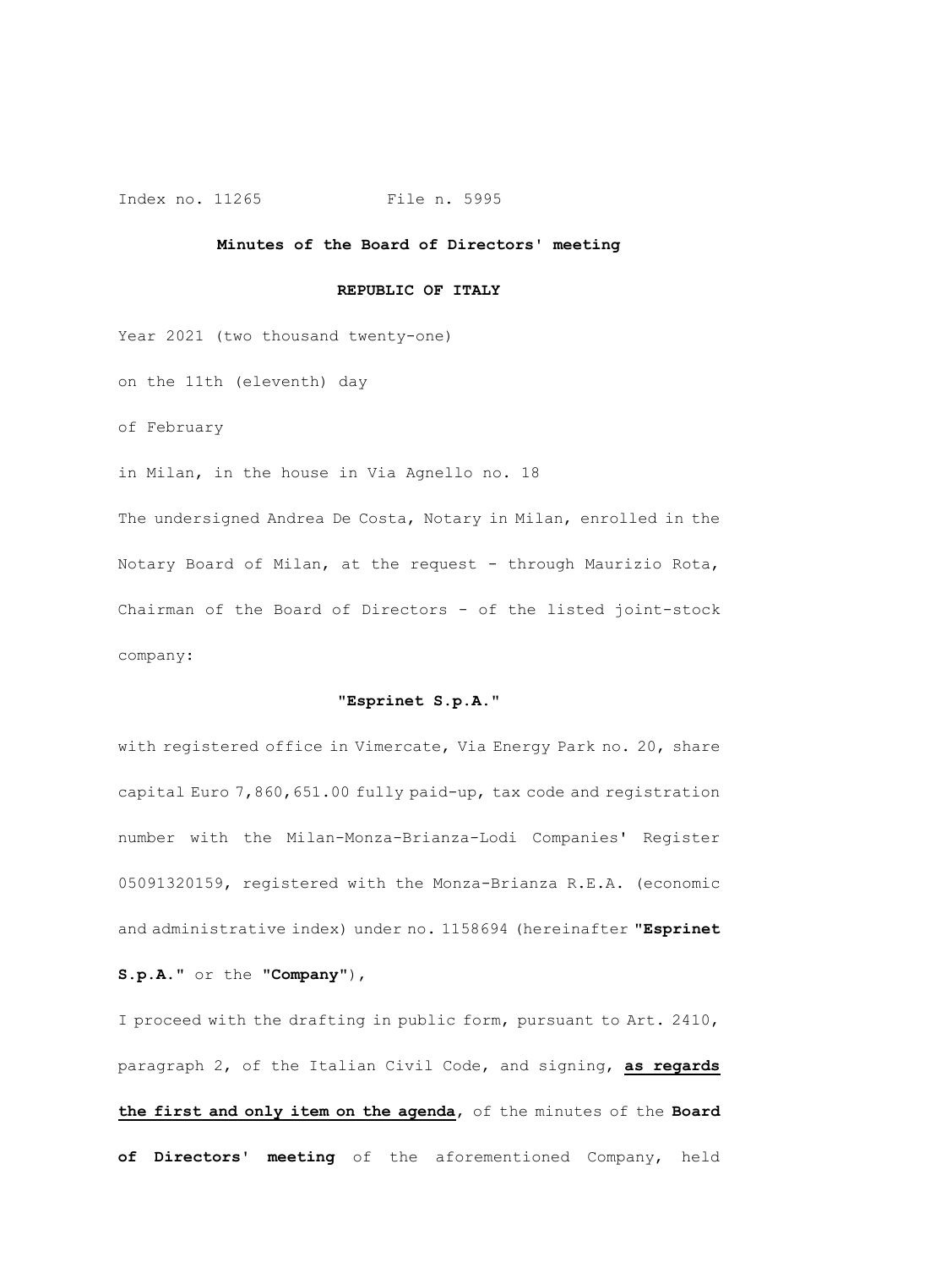exclusively via teleconferencing pursuant to Art. 106, paragraph 2, of Decree Law no. 18 of 17 March 2020 (known as the "Cura Italia" Decree) on

#### **8 (eight) February 2021 (two thousand twenty-one)**

with the appropriate convocation, see below, to discuss and deliberate on the agenda item, reproduced below.

I acknowledge that the report on the aforementioned meeting, with regard to the first and only agenda item, which I, the Notary, attended from my office in Milan, via Agnello no. 18, is that which is reported below.

Maurizio Rota assumes the chairmanship of the meeting, in his aforementioned capacity pursuant to the governing Articles of Association, and, firstly (16.05), declares the meeting of the Company's Board of Directors open, called to discuss and resolve on the following

#### **Agenda**

*1. Adaptations to Articles 13 and 19 of the Articles of Association in compliance with regulatory provisions concerning gender quotas; consequent resolutions.*

The Chairman then instructs me, the Notary, to draft the minutes, as regards the first and only agenda item, and makes the statements reproduced below: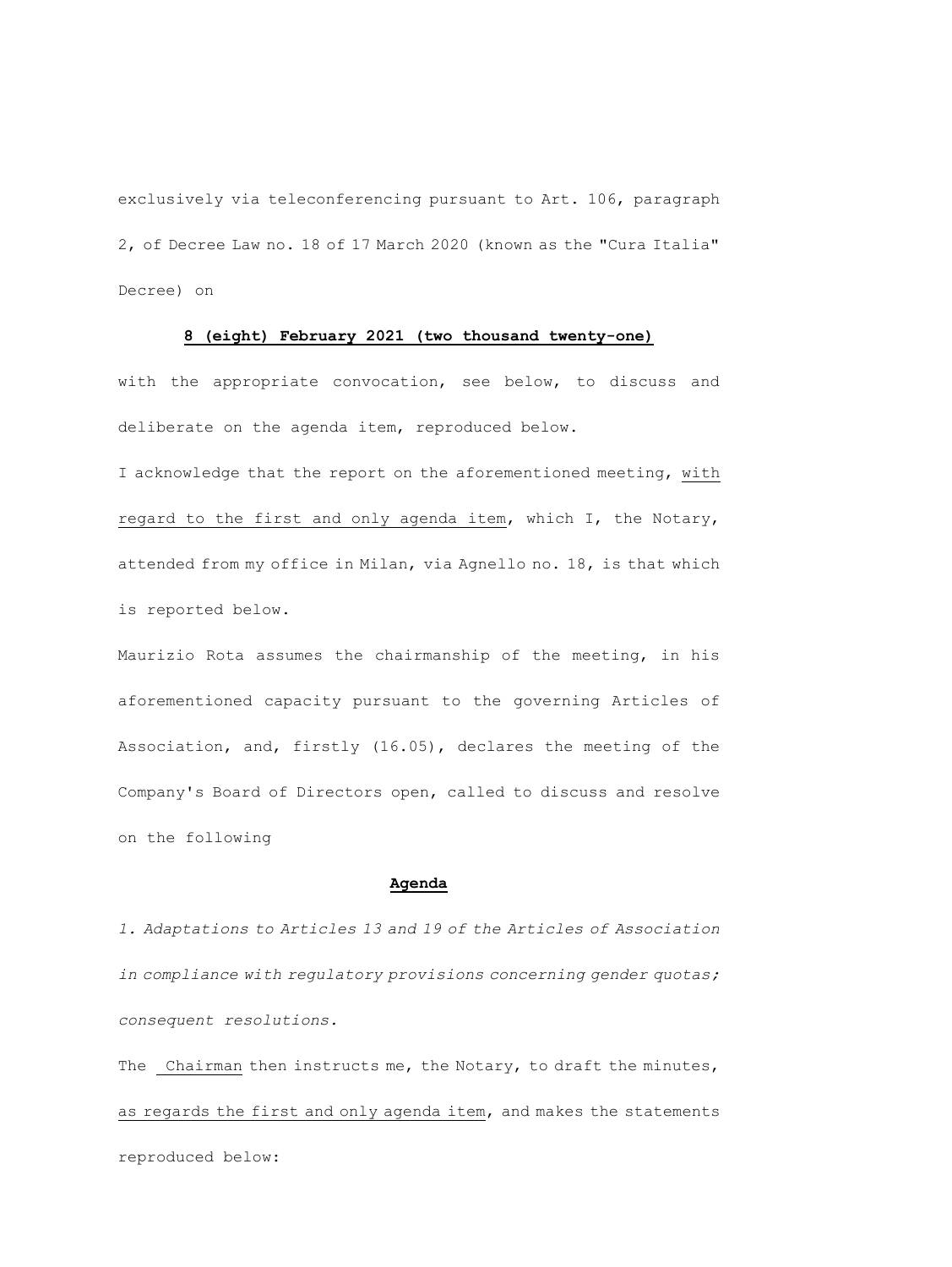- Decree Law no. 18 of 17 March 2020, regarding "Measures to enhance the healthcare service and economic support for families, workers and businesses related to the epidemiological emergency from COVID-19", in Art. 106 - whose applicability has been extended pursuant to Art. 71 of Decree Law no. 104 of 14 August 2020, Art. 1, paragraph 3, of Decree Law no. 125 of 7 October 2020 and, most recently, Decree Law no. 86 of 23 December 2020 (known as "Milleproroghe") - envisages, among other things, that joint-stock companies may permit, including as an exception to any other statutory provisions, board meetings to be held, even exclusively, by means of telecommunications that ensure the identification of the participants, their participation and deliberations, pursuant to and for purposes of the law, without, in any case, the need for the chairman, secretary or notary to be in the same location, where provided for;

- this meeting was duly convened on this day, at this location and at 16:00, in accordance with the provisions of Art. 16 of the governing Articles of Association, with a notice of convocation sent to all entitled parties on 4 February 2021, to discuss and resolve on the matter inherent in the first and only agenda item, reproduced above;

- in addition to the Chairman, the meeting participants include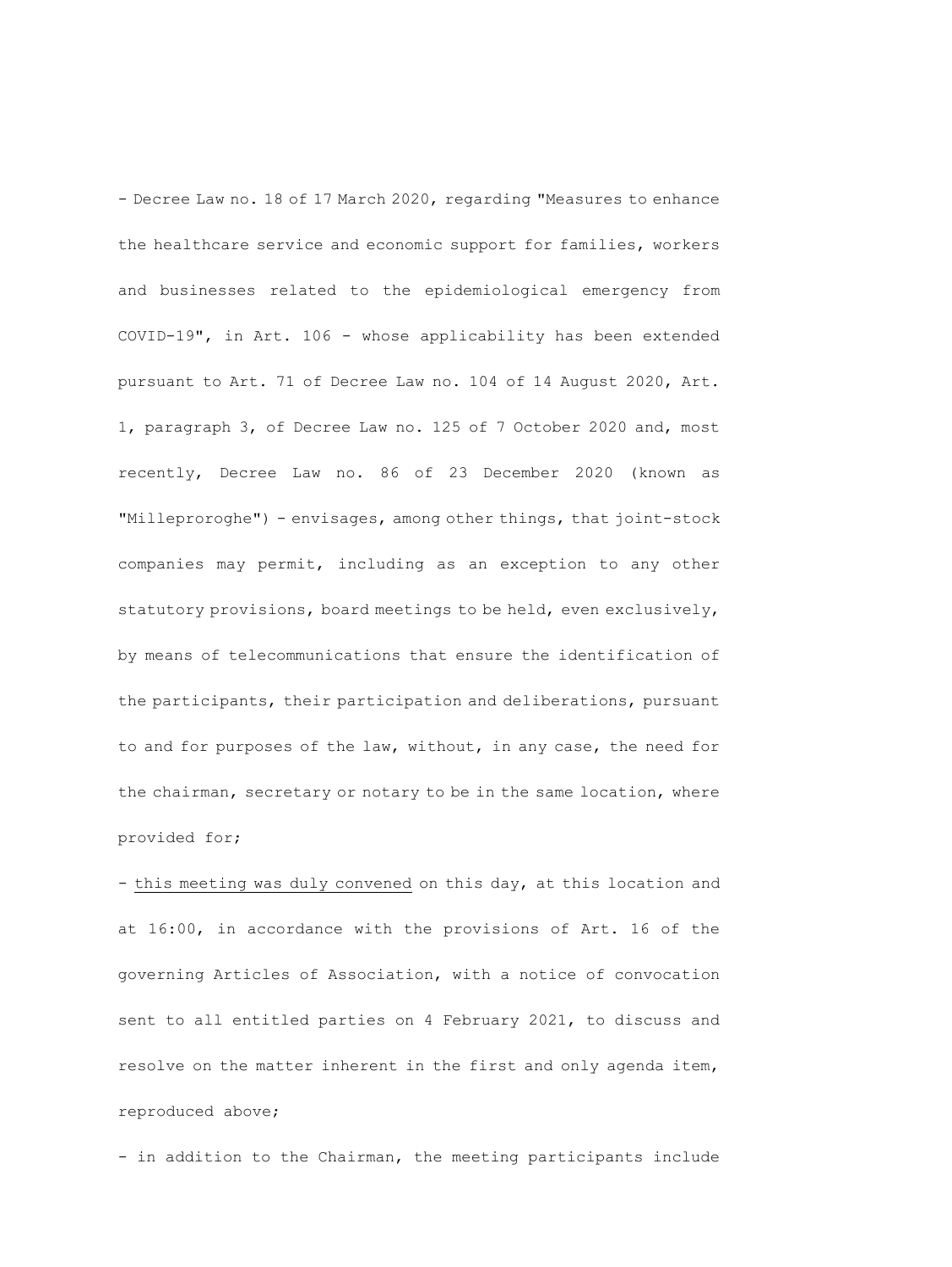the members of the Board of Directors Alessandro Cattani, Ariela Caglio, Cristina Galbusera, Mario Massari, Chiara Mauri, Marco Monti, Emanuela Prandelli, Renata Maria Ricotti and Tommaso Stefanelli and the Statutory Auditors Bettina Solimando, Patrizia Paleologo Oriundi and Franco Aldo Abbate, all via audio and/or video connection; Director Matteo Stefanelli was absent with excuse.

Thus, the Chairman declares the meeting legitimately constituted in accordance with the law and Articles of Association, given the convocation as described above, and capable of resolving, in particular and among other things, on the **first and only agenda**  item, reproduced above.

\*\*\*

Turning to the discussion of said item, the Chairman first of all notes that Art. 17, paragraph 2, of the current Articles of Association delegates the responsibility to the Board, in particular and among other things, for resolutions adapting the Articles of Association to regulatory provisions and that the current proposal for amendments to the Articles of Association fits precisely within this responsibility.

The Chairman therefore specifies that, on this occasion, the Board is called solely to adapt the Articles of Association to governing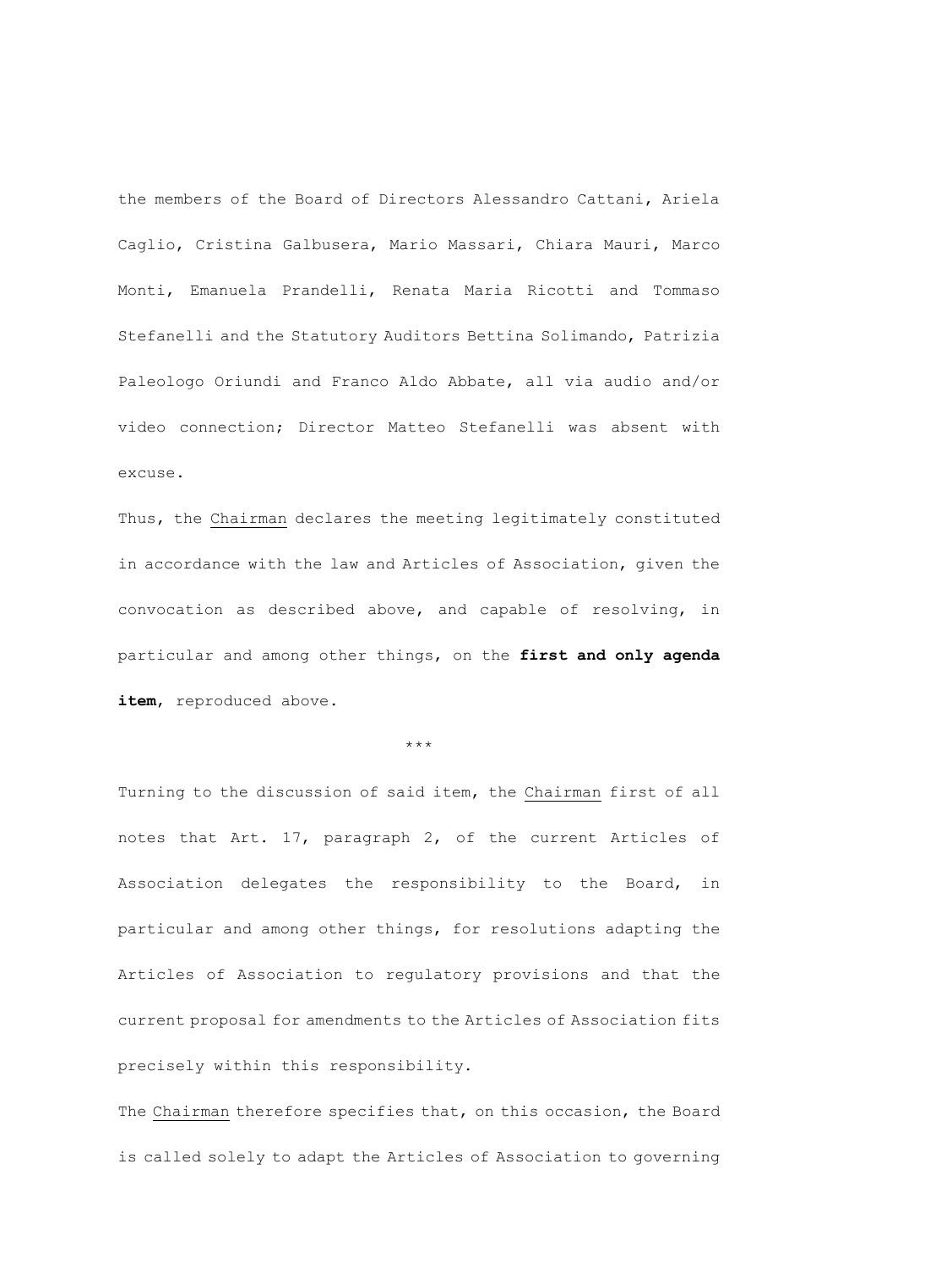regulations concerning the composition of lists (including those presented by shareholders), while any decision regarding the list to be submitted by the Board will be taken in specifically designated sessions.

The Chairman points out that the Company's Articles of Association had previously been compliant with the regulation on gender balance in the management and control bodies of listed companies, in accordance with the provisions introduced by Law no. 120 of 12 July 2011, and implemented in Articles 147-*ter*, paragraph 1-*ter*, and 148, paragraph 1-*bis*, of Legislative Decree no. 58 of 24 February 1998 (known as "**TUF**" or the Consolidated Law on Finance). Subsequently, Law no. 160/2019 repealed the aforementioned Law no. 120/2011 and amended once again Articles 147-*ter*, paragraph 1-*ter* and 148, paragraph 1-*bis*, of the Consolidated Law on Finance, providing that, starting from the first renewal of the bodies of listed companies following its entry into force, the quota reserved for the less represented gender was equal to two-fifths of those elected, with rounding up to the next higher unit.

With Resolution no. 21359 "*Amendments to the regulation implementing Legislative Decree no. 58 of 24 February 1998, concerning the discipline of issuers in the matter of corporate transparency*" (or "**Issuers' Regulation**"), Consob considered it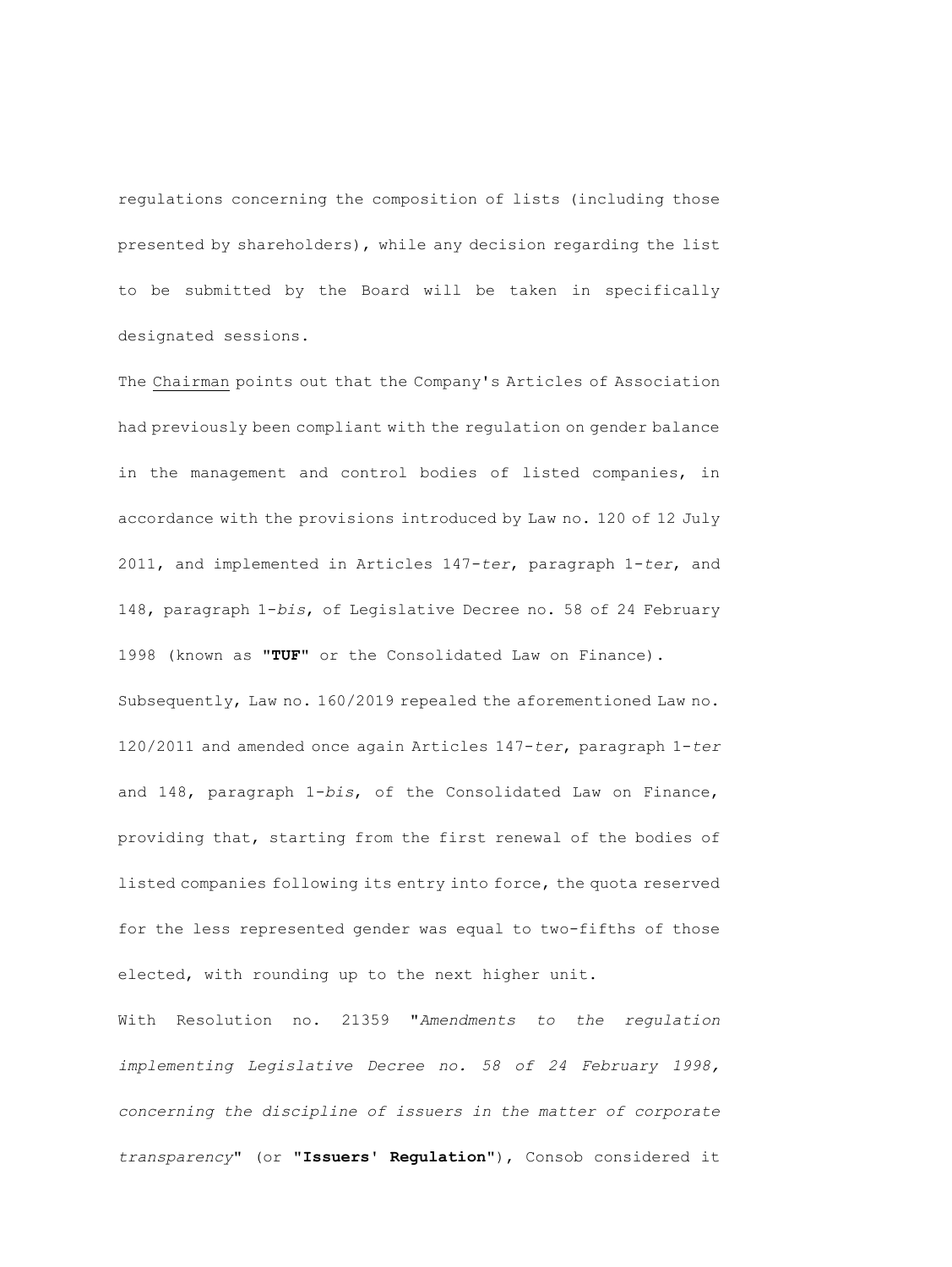appropriate to amend Art. 144-*undecies*.1 of the Issuers' Regulation, containing the implementing system of the Consolidated Law on Finance with regard to gender balance, in order to ensure the application of the gender allocation criterion to corporate bodies consisting of three effective members.

Hence, it is necessary to adapt the Company's current Articles of Association to the provisions of the Consob Resolution described above.

Finally, with regard to the clause's content, the Chairman proposes, in line with the practice followed by many other listed companies, to introduce a reference to the pro tempore governing regulations (which is already present in the Articles 13 and 19 of the Articles of Association, in the part governing the composition of corporate bodies), also in order to avoid further adaptations in the event of new amendments to the regulation. In closing, the Chairman specifies that the provisions of Articles 13 and 19 aimed at ensuring compliance with gender balance regulations in the composition of the Board of Directors and the Board of Statutory Auditors will be applicable for the 6 consecutive terms starting from the first renewal following 1 January 2020, as envisaged in the aforementioned regulation. As a result, it is appropriate to also introduce a transitional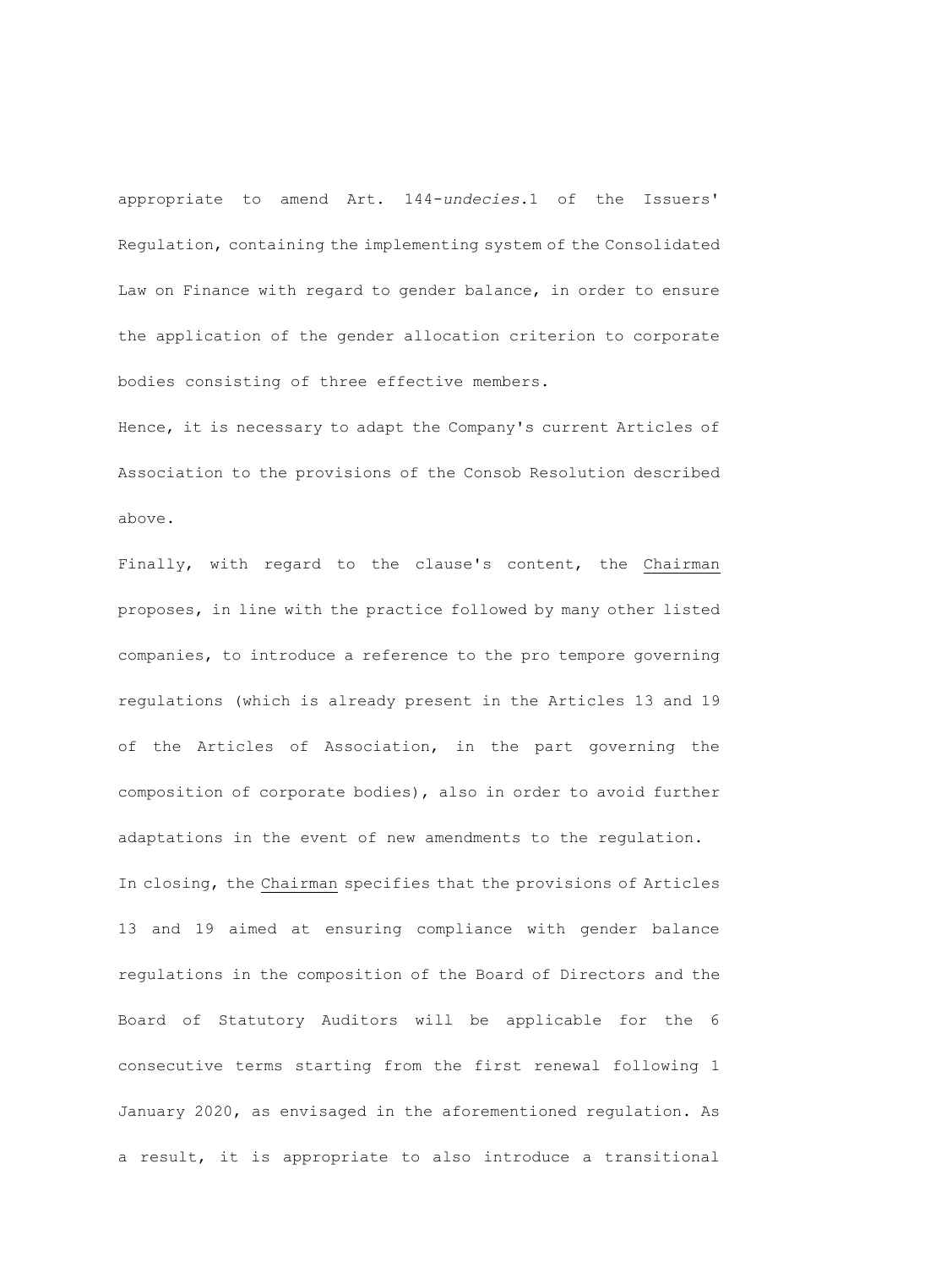provision in the Articles of Association (new Article 25). The Chairman proposes that the Board approve the following resolutions:

*"The Board of Directors, having acknowledged the information communicated by the Chairman, after adequate discussion, with a roll-call vote,*

#### *unanimously resolves*

*1.) to amend paragraph 5 (five) of Article 13 (thirteen) of the Articles of Association as follows:*

*"The lists that submit a number of candidates equal to or greater than three must be composed of candidates belonging to both genders, to the extent required by pro tempore governing regulations concerning balance between genders.".*

*Article 13 (thirteen) remains unchanged in all other parts;*

*2.) to amend paragraph 5 (five) of Article 19 (nineteen) of the Articles of Association as follows:*

*"The lists that submit a total number of candidates equal to or greater than three must be composed of candidates belonging to both genders, to the extent required by pro tempore governing regulations concerning balance between genders, both as regards candidates for the office of standing auditor and candidates for the office of substitute members".*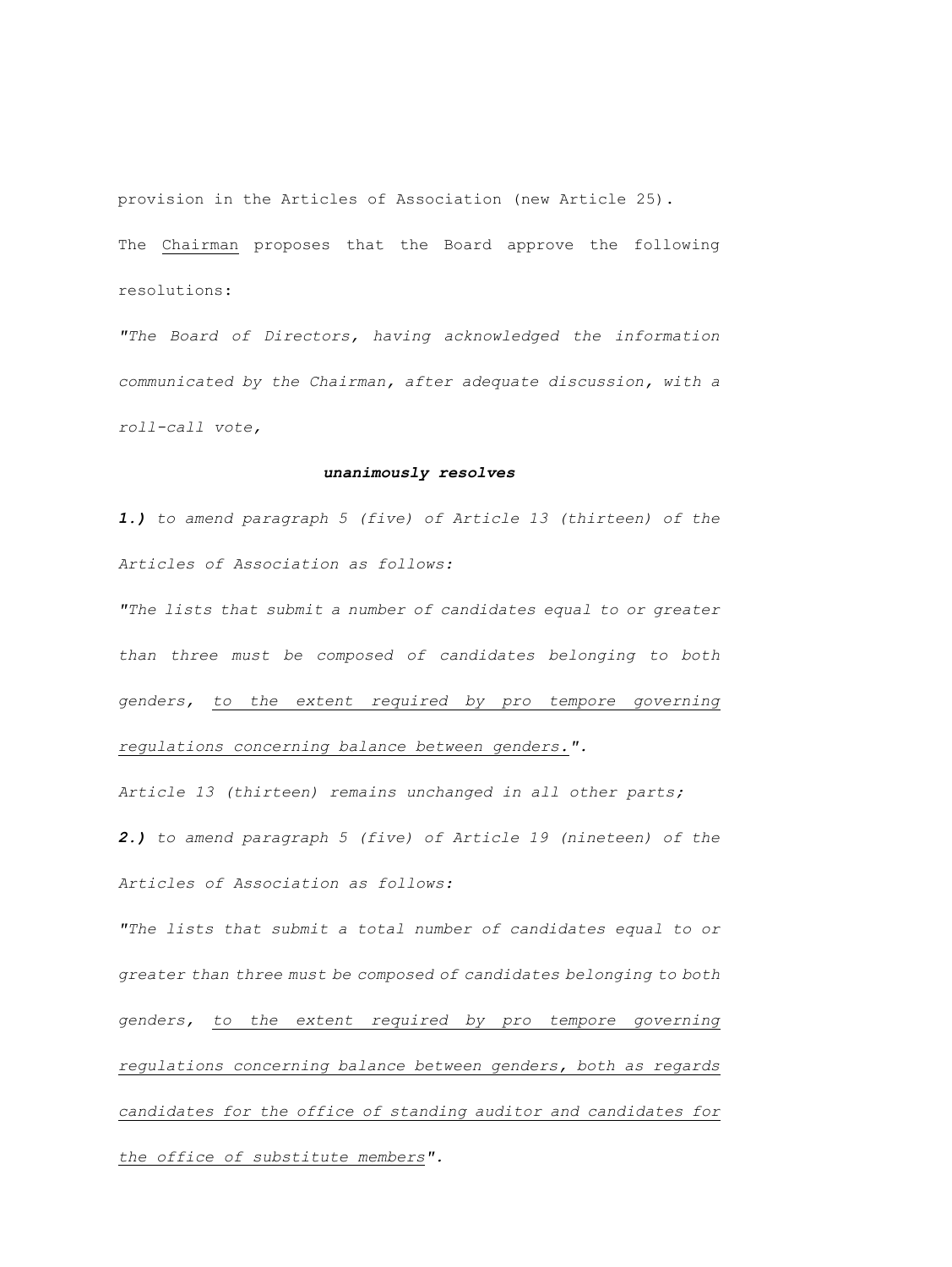*Article 19 (nineteen) remains unchanged in all other parts; 3.) to introduce a new Article 25 (twenty-five) with the following wording:*

*"The provisions of Articles 13 and 19 aimed at ensuring compliance with gender balance regulations in the composition of the Board of Directors and the Board of Statutory Auditors are applicable for the 6 consecutive terms starting from the first renewal following 1 January 2020, as envisaged in the regulation.";*

*4.) to grant a mandate to the pro tempore legal representatives, separately, to make changes to the text of the preceding resolutions and to the Articles of Association - as amended - of a non-substantial nature that may be requested by the competent authorities, including upon registration with the competent Companies' Register, in order to execute the aforementioned resolutions.*

*Lastly, the Board of Directors, again unanimously* 

#### *acknowledges*

*also for the purpose of filing with the competent Companies' Register, which, following the above resolution, the current text of the Articles of Association will be, once the above resolutions as adopted have been registered with the Companies' Register, that which the Chairman provides to me and I, the Notary, attach to these*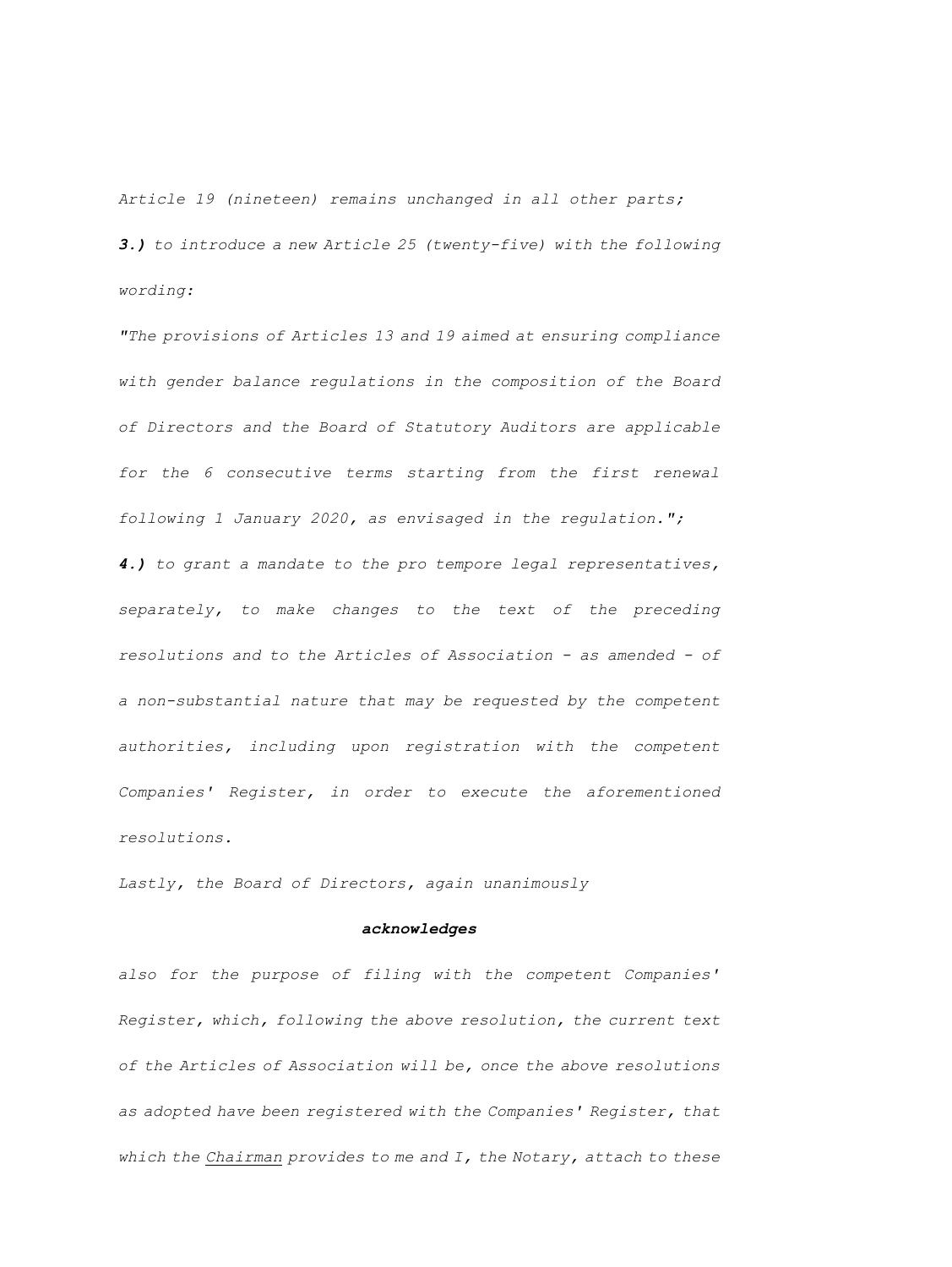*minutes under "A"; the reading of which is waived by express dispensation of the Board."*

The Board unanimously approves.

The Chairman states the result and, as the discussion on the agenda has been completed and no one has requested the floor, declares the meeting closed at 16.12.

\*\*\*

The Articles of Association, as amended above, are attached to these minutes under "**A".**

\*\*\*

These minutes are signed by me, the Notary, at 13.00.

They consist

of three pages written by mechanical means by a trusted person and completed by my hand for pages 8 and 9 up to this point.

Signed, Andrea De Costa, Notary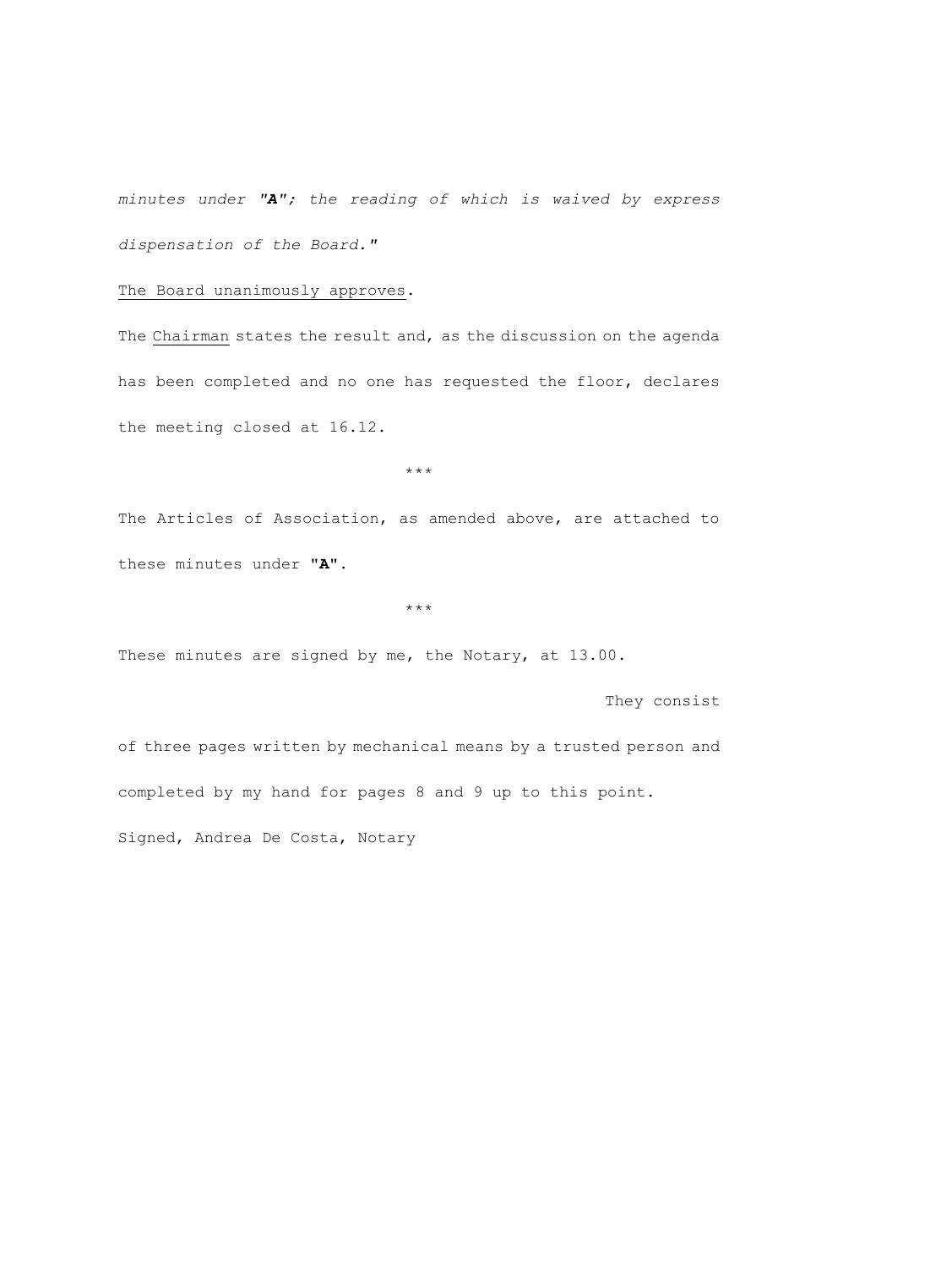

# Annex "A" no. 11265/5995 index

## COMPANY BY-LAWS

# SECTION I

INCORPORATION – CORPORATE NAME – REGISTERED HEADQUARTERS – COMPANY DURATION

### Article 1

A joint stock company has been incorporated called:

"esprinet" s.p.a.

The corporate name can, for all purposes, also be used in the other following form:

"Esprinet" S.p.A.

#### Article 2

The Company has its registered office in Vimercate (MB).

Headquarters, agencies, representation offices and branch offices may be constituted or closed both in Italy and in other foreign countries.

#### Article 3

The company's duration is fixed as lasting until December 31<sup>st</sup> 2100 and can be extended one or more times with a resolution passed by an extraordinary shareholder meeting. Shareholders who have not taken part in resolutions concerning the extension of duration do not have the right of withdrawal.

#### SECTION II

#### CORPORATE PURPOSE

## Article 4

The company has as its corporate purpose:

- the sale – both wholesale and retail – also via internet and by correspondence, marketing and communication activities, representation, hire and leasing, installation, assembly, maintenance and operation related to products, equipment, systems, devices, procedures and software in the sector of:

- ICT (Information and Communication Technology),

- consumer electronics, including for example household appliances, televisions, telephones, games, photographic, audio and video devices, musical instruments, wearable devices including watches and sports items, satellite navigation systems, drones and virtual and enhanced reality systems,

- office supplies,

- Internet technologies,

- electric, electronic, electromedical and optoelectronic products and components in general,

- and products that are auxiliary and complementary to the products listed as typically purchased by retailers specialised in the sale of the listed products;

- the supply of: services in the field of data processing and information systems including the operation, maintenance, technical assistance and repair of electronic computers and of electronic equipment in general and marketing services including web services; logistics services, including goods transport; disposal services; services involved in the organisational restructuring of companies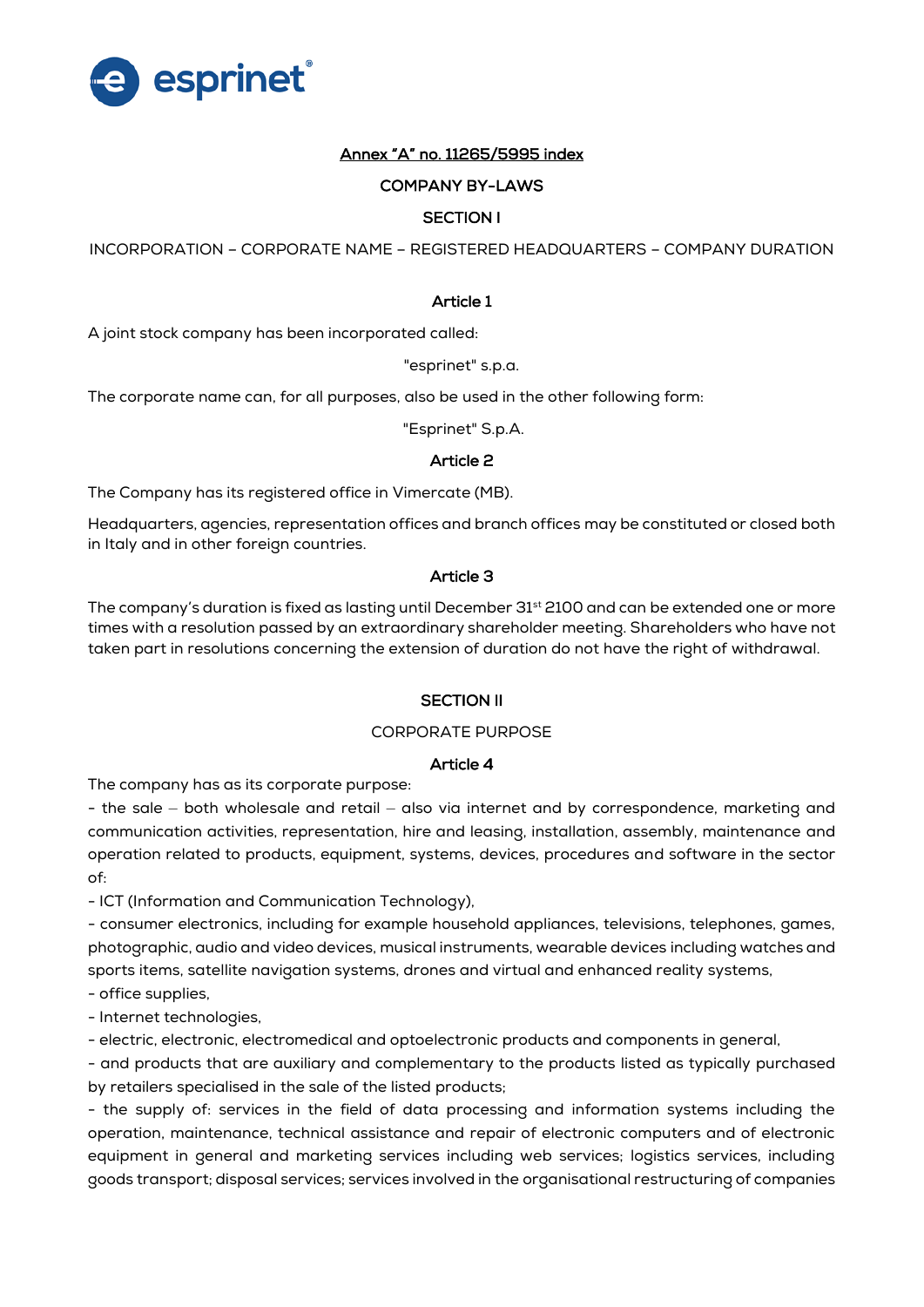

and technical professional updating courses as well as services auxiliary and supplementary to those listed;

- the taking on of sales representation and agency mandates in the sectors indicated above;

- the acquisition of equity interests in companies and/or organisations that already exist or are being incorporated, specifying that this activity will not be performed vis-à-vis the public but only vis-à-vis subsidiary or associated companies as per Article 2359 of the Italian Civil Code.

The Company can undertake co-ordination, also of a strategic nature, of the various equity interests, providing, where necessary, services of a technical, administrative, accounting, informationtechnology, commercial, promotional, and financial nature.

It can also accomplish all transactions whose nature is financial – including provision of guarantees – real-estate related, and commercial that are connected with achievement of the corporate purpose, with exclusion, in any case, of performance of financial activities vis-à-vis the public.

# **SECTION III**

## SHARE CAPITAL AND COMPANY SHARES

## Article 5

Share capital is EUR 7,860,651.00 (seven million eight hundred sixty thousand six-hundred and fiftyone) divided into the number of 50,934,123 (fifty million nine hundred and thirty four thousand one hundred and twenty three) shares without any indication of the nominal value.

Share capital can be increased on one or more occasions by virtue of resolutions passed by extraordinary shareholder meetings also via issue of shares having rights different to those of ordinary shares, in compliance with current regulations. Share capital can also be increased via conferment of receivables and of goods in kind. In the case of a capital increase, the option right is excluded within the limit of 10% (ten percent) of previous existing share capital, on condition that the shares' issue price corresponds to the shares' market value and is confirmed in a specific report by the firm appointed as independent auditor. The resolution concerning the present paragraph is passed with the quorums indicated in Articles 2368 and 2369 of the Italian Civil Code.

Saving the provisions made by Article 2441, paragraph 8, of the Italian Civil Code, the shareholder meeting – to service stock option plans and with a resolution passed by as many shareholders as those accounting for over half of share capital, even if the resolution is passed in a meeting held after a single call or after first call – can pass resolutions approving share capital increases within the maximum limit of 7% (seven percent) of existing share capital, with exclusion of option rights and with the power to determine prices that can also be differentiated, fixed in compliance with the criteria established by current regulations and with possible discounts on the average stock market price, as long as they are based on objective parameters envisaged by the stock option plans.

The shareholder meeting can delegate the decisions indicated in the previous paragraph to the Board of Directors, as per the provisions of Article 2443 of the Italian Civil Code.

## Article 6

Each right holder has one vote for each share held. Shares are registered, freely transferable and indivisible and, in the case of joint ownership, are regulated by law.

## Article 7

The shareholder capacity means adherence to the company by-laws.

# SECTION IV

SHAREHOLDER MEETING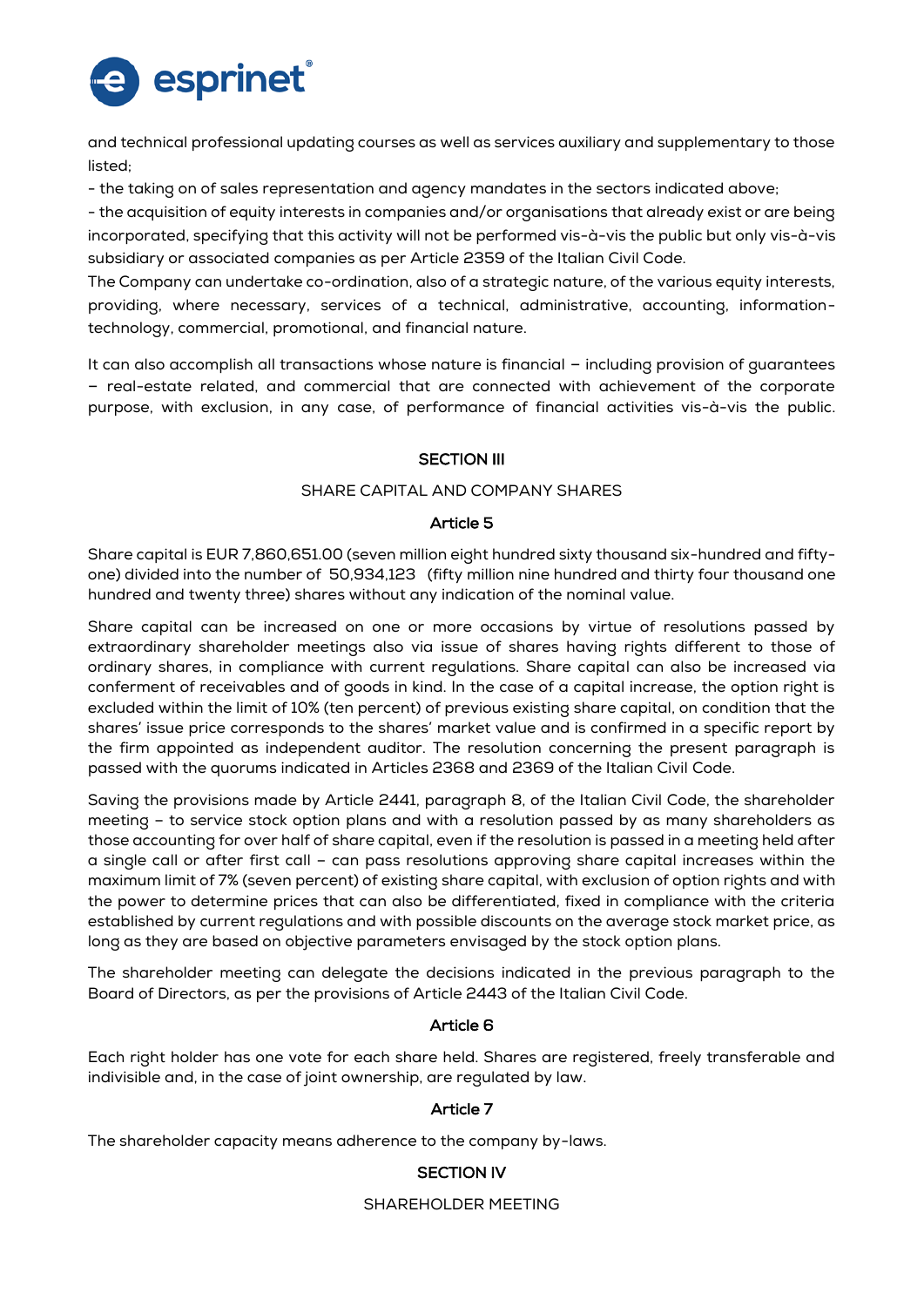

## Article 8

The shareholder meeting, properly constituted, represents all shareholders.

The shareholder meeting is in charge to deliberate on issues required by the applicable law, included the authorizations requested by the procedures adopted by the Company dealing with the operations with related parties.

Its resolutions, passed in compliance with the law and with the present by-laws, are binding for all shareholders, even if they do not attend the meeting or dissent.

Whilst the powers of meeting convocation envisaged by specific legal requirements in any case hold good, the Board of Directors convenes ordinary or extraordinary shareholder meetings to be held at the company's registered headquarters or in any other place indicated in the meeting notice, as long as it is in Italy.

Shareholder meetings can also be convened by the Board of Statutory Auditors, in the cases envisaged by law, via its President, or by at least two members of the Board of Statutory Auditors, after having advised the Chairman of the Board of Directors.

Notice of the meeting, including the information envisaged by the norms also of regulatory kind in force, must be published as by law on the website of the Company; where necessary for mandatory rule or decision of the directors, on the Gazzetta Ufficiale della Repubblica Italiana [Official Gazette of the Italian Republic] with the other methods envisaged by the norms also of regulatory kind in force.

The ordinary shareholders' meeting and the extraordinary shareholders' meeting will usually be held following a single call. The Board of Directors may nevertheless establish that both the ordinary shareholders' meeting and the extraordinary shareholders' meeting are held following more than one call if it deems it opportune and specifies this in the call notice.

The notice must specify the quorum required for the submission of candidate lists for the election of directors and statutory auditors, along with the method of calculation.

## Article 9

The Ordinary Shareholders' Meeting must be called at least once a year within 120 (one hundred and twenty) days from the financial year-end, or within 180 (one hundred and eighty) days in those cases provided for by law.

The Shareholders that jointly represent at least one fortieth of the share capital can request, within 10 (ten) days after the publishing of Shareholders' Meeting notice of calling, an integration of the items in the agenda by indicating in the question the proposed further items; the notification of such integrations will follow the rules and terms prescribed by law.

## Article 10

The entitlement to participate in the meeting and to exercise voting right will be regulated pursuant the law and applicable regulation

Every right-holder having the right to attend the shareholder meeting has the right to peruse all official documents lodged at the company's registered HQ and to obtain a copy of the same.

Right-holders can cause themselves to be represented at shareholder meetings with observance of legal requirements. Notification to the Company of the proxy given for the attendance of the shareholder meeting can be made also through sending of the document at the email address indicated in the meeting notice.

## Article 11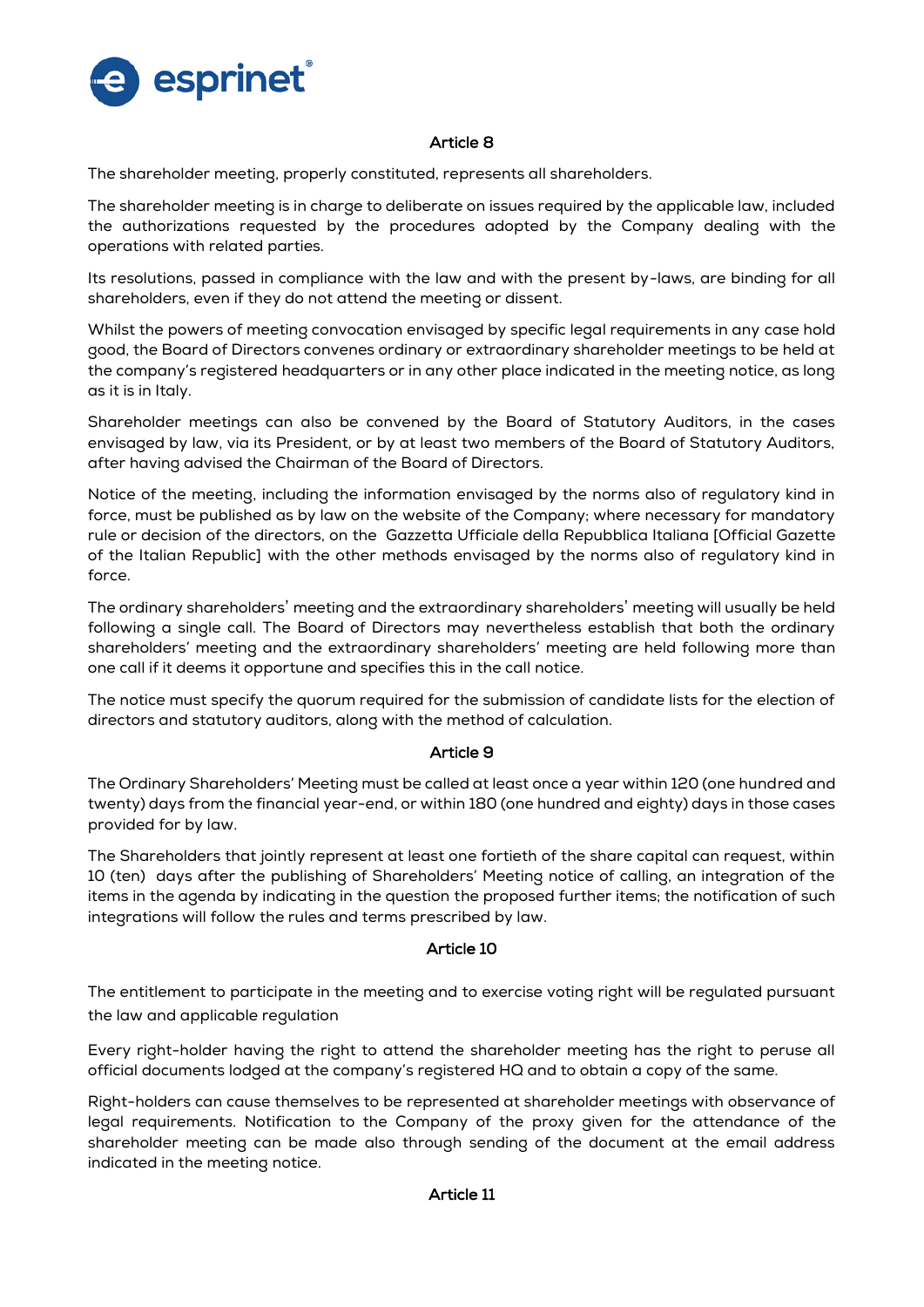

For the shareholders' meeting and resolutions to be valid, for both ordinary shareholders' meetings and extraordinary shareholders' meetings, the majorities required by the law and by the company by-laws shall be observed in individual cases.

For appointment of the Board of Statutory Auditors the provisions of Article 19 are applied.

Majorities for resolutions are calculated without taking voting abstentions into account.

## Article 12

Shareholder meetings are chaired by the Chairman of the Board of Directors, or in the case of his absence or impediment, by the Deputy Chairman, if appointed, and, in their absence, by another person designated by the shareholder meeting.

It is the responsibility of the meeting chairman to ascertain that the meeting has been properly constituted, ascertain the identity and legitimation of those present, manage meeting proceedings on the basis of the approved Shareholder Meeting Regulation, and to ascertain and proclaim the results of voting. Unless minutes are drawn up by a notary, a secretary, not necessarily a shareholder, appointed by the shareholder meeting, assists the meeting chairman.

Voting rights cannot be exercised by post.

Shareholder meeting deliberations and resolutions are documented in minutes signed by the meeting chairman and by the secretary, or by the notary when the latter draws up the minutes or when a notary's participation in this respect is required by law.

## Article 13

Resolutions for the election of directors and statutory auditors are passed on the basis of an open vote, with the majorities required by law and the by-laws, using the preference list system.

The members of the Board of Directors are elected, with respect of the equality of the genders required by the applicable law, on the basis of candidate lists, listed in progressive order, submitted by the Board of Directors or by the sponsoring shareholders, who alone or in conjunction with other shareholders represent, as of the date the list is submitted, at least one fortieth of the share capital or any different amount established by law, and who in any case satisfy any other conditions set by law.

The lists must be filed at the company's registered office at least twenty-five days prior to the date of the meeting on single call or at first call, without prejudice to any shorter deadline set by law. The Board of Director's list, if submitted, shall be filed at the Company's registered office by the thirtieth day prior to the date of the meeting and made the subject of publicity formalities required by law.

The lists must state which candidates qualify as independent, as defined by law for directors of listed companies.

Each list must be accompanied by declarations in which the nominees accept their candidacy and confirm that there are no reasons for ineligibility or disqualification, that they meet any conditions set by law or the company's by-laws, and (if applicable) that they qualify as independent.

The lists that submit a number of candidates equal to or greater than three must be composed of candidates belonging to both genders, to the extent required by pro tempore governing regulations concerning balance between genders.

To demonstrate ownership of the number of shares required for the submission of lists, shareholders must file within the term envisaged by the norms in force for the publishing of the lists by the Company, a copy of the shareholding certificates issued by the authorized intermediaries.

Lists submitted in violation of the by-laws will be treated as never submitted.

A single shareholder, as well as shareholders belonging to the same group -- i.e. the controlling party, subsidiaries, sister companies and associates as defined by Art. 2359 of the Italian Civil Code -- and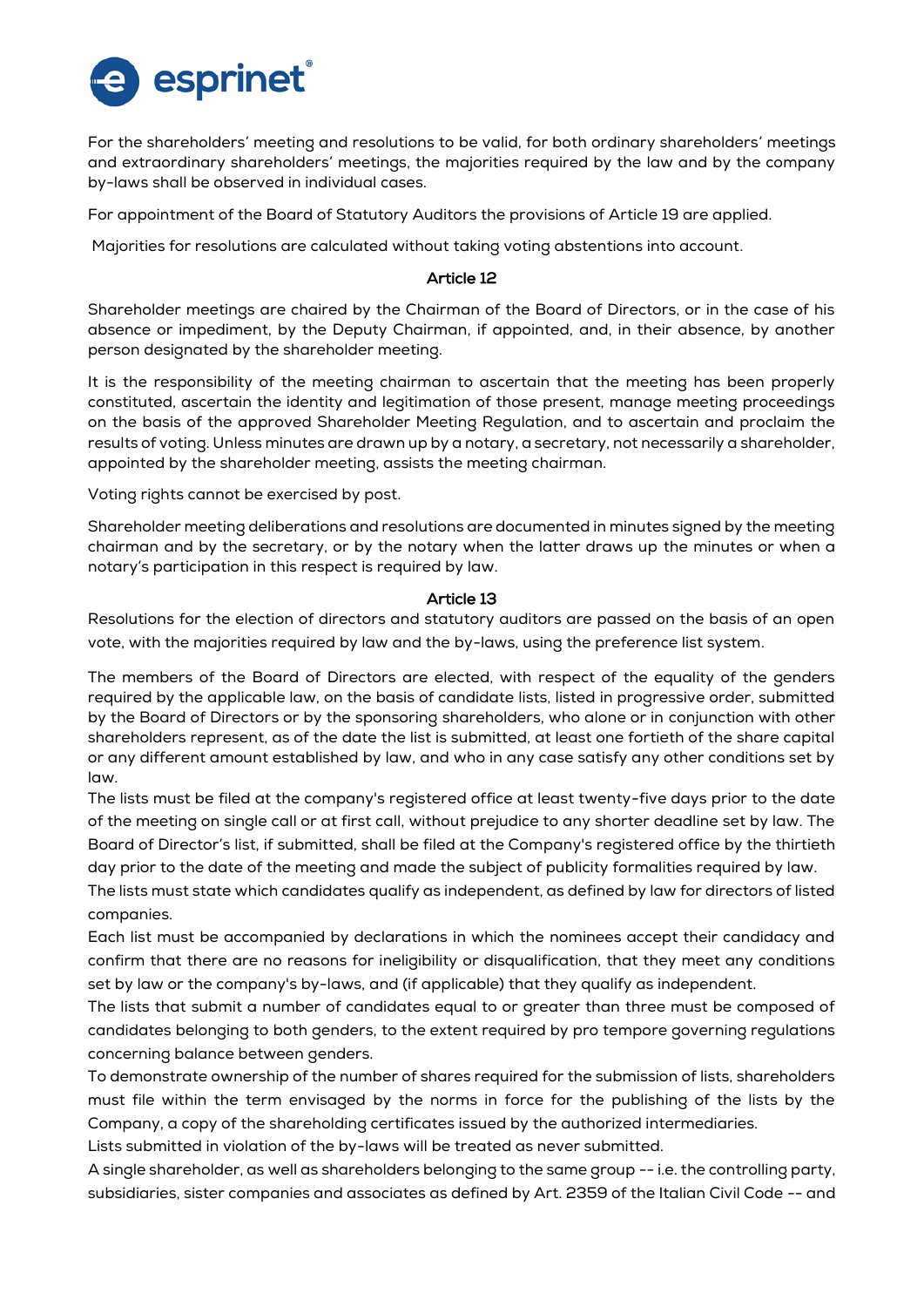

shareholders who are party, including through subsidiaries, to an agreement regarding the company's shares per Art. 122 of Legislative Decree 58/1998 may not submit more than one list either directly or through trust companies or other intermediaries.

For the purposes of this article, control (including with reference to parties in non-corporate form) is defined by Art. 93 of Legislative Decree 58/1998.

Each candidate may appear on one list only or will otherwise be disqualified.

Each right-holder may vote for a single list.

One member of the Board of Directors (who must satisfy the conditions of reputability and professional qualifications per Art. 148, paragraphs III and IV of the Consolidated Finance Act) is drawn from the minority list obtaining the highest number of votes which is in no way associated, even indirectly, with the shareholders who submitted or voted for the winning list. For the purposes of selecting the winning candidates, account is not taken of lists that fail to obtain a percentage of votes equal to at least half that required for the submission of lists.

All other members of the board are drawn from the list obtaining the highest number of votes, in the order in which their names appear on the list, and at least two of them (or any higher number required by the laws in effect when the lists are submitted) must meet the legal definition of independent as established for the directors of listed companies.

If, when the candidates are elected in the manner described above, the presence of the necessary number of Directors who meet the independence requirements established by law for the directors of listed companies is not met, the candidate who does not meet the independence requirements established by law for directors of listed companies elected last in progressive order on the list receiving the most votes will be replaced by the first candidate who meets the independence requirements established by law for directors of listed companies not elected from the same list in progressive order. If this procedure does not ensure the necessary number of Directors who meet the independence requirements established by law for directors of listed companies, the replacement will take place with a resolution approved by a relative majority, after the submission of candidacies by persons who meet the independence requirements established by law for directors of listed companies.

In case the Board of Director's composition, even after the fulfilment of the procedure written above, does not respect the prescriptions required by the law in order to guarantee the equality of the genders, the last elected candidate of the majority list, according to the sequential number in which the candidates are indicated, belonging to the gender more represented, will be automatically replaced by the first not elected candidate of the same list and belonging to the gender less represented. This procedure will be applied as long as the composition of the Board of Directors will be respectful of the prescriptions required by the applicable law in order to guarantee the equality of the genders. In the event of the procedure's inability to guarantee the equality of the genders required by the applicable law, the replacement will be adopted by the Shareholders' meeting resolution. This resolution will be adopted with simple majority by means of submission of candidates belonging to the gender less represented.

In the event of a tie between two or more lists, a new ballot is held between those lists on which all eligible parties present in the meeting may vote. The candidates on the list winning a simple majority of votes shall be elected, with abstentions excluded from the count.

If only one list has been submitted, the Shareholders' Meeting shall vote on it and if it obtains a majority, the candidates listed in progressive order up to the number set by the Shareholders' Meeting shall be elected subject to the obligation for the Shareholders' Meeting to organise the appointment of a number of Directors who meet the independence requirements established by law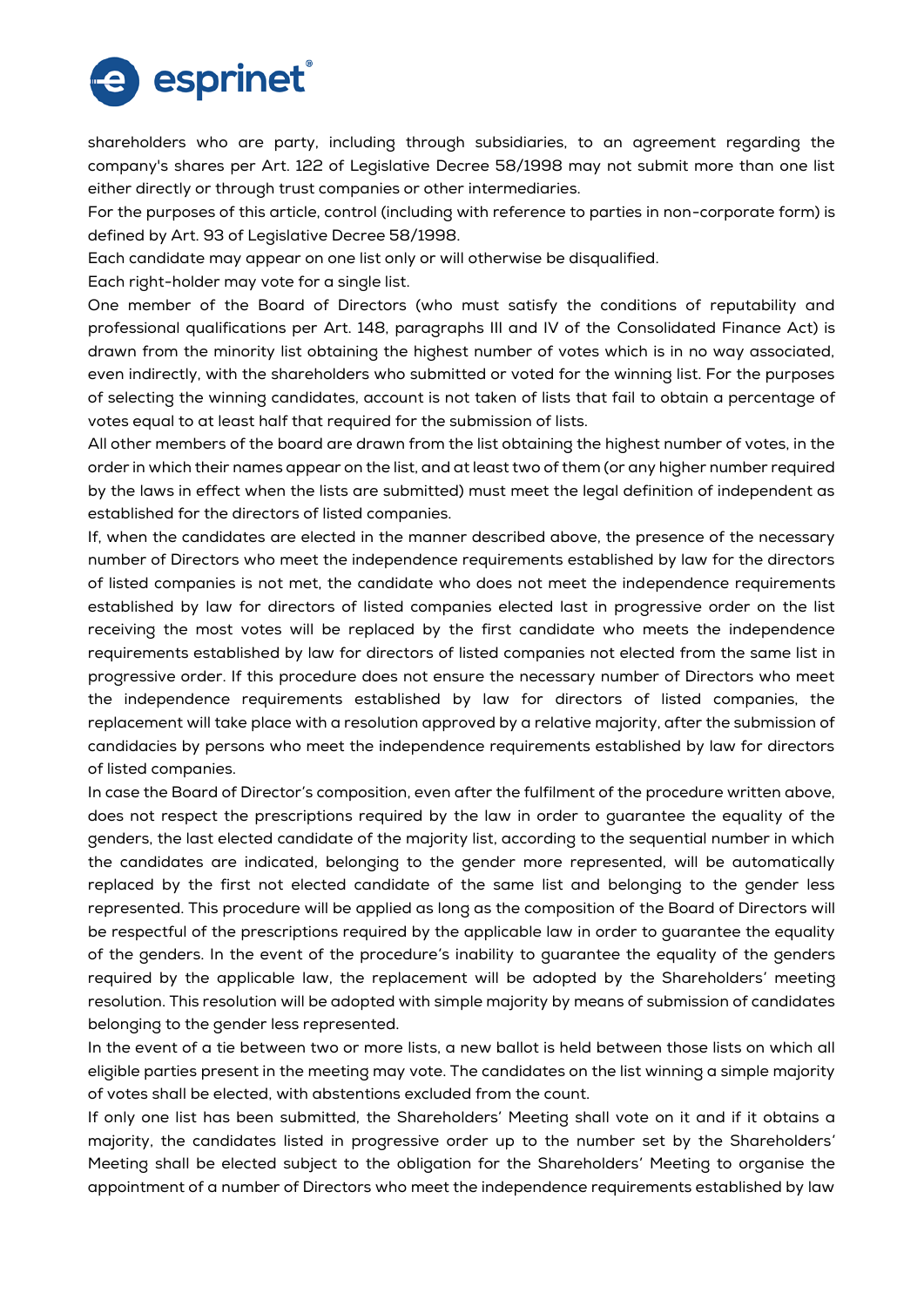

for the directors of listed companies while respecting the balance between sexes based on regulations in force from time to time.

In the absence of lists, or if the number of directors elected on the basis of lists submitted is less than that determined by the Shareholders' Meeting, members of the Board of Directors over and above those elected on the basis of any submitted lists up to the number of directors determined by the Shareholders' Meeting, shall be appointed by the Shareholders' Meeting with a legal majority, in order to ensure the necessary number of directors meeting the independence requirements established by law for the directors of listed companies, as well as compliance with legislation in force regarding gender balance.

## SECTION V

#### BOARD OF DIRECTORS

## Article 14

The company is managed by a Board of Directors, which is appointed by the shareholder meeting and consists of a variable number of members, in any case not less than 7 (seven) and not more than 13 (thirteen).

It is the responsibility of the ordinary shareholder meeting to determine the number of members of the Board of Directors.

The Board of Directors, at the first meeting following its election and with the input of the Board of Statutory Auditors, shall verify that the directors elected on the assumption that they qualify as independent actually satisfy the requisite criteria, and if such criteria were not originally met or cease to be met at a later time, shall require said persons to step down and shall take the consequent measures; independent status shall be verified by the board periodically, according to its rules of operation, but no less than once per calendar year.

The members of the Board of Directors may also be non-shareholders; they serve for three years or for a shorter term established upon their election, may be re-elected, and step down as of the shareholders' meeting called to approve the financial statements for their final year in office.

If one or more directors become unavailable during the company's financial year, they are substituted in accordance with legal regulations.

If the majority of directors appointed by the shareholder meeting cease to be available because of resignation or for any other reason, the whole Board is taken to have lapsed with this taking effect when it has been replaced. In this case a shareholder meeting must be urgently convened to appoint the whole Board.

## Article 15

The Board – if the shareholder meeting has not already done so – elects the Chairman from among its members, and possibly also a Deputy Chairman. It can also appoint a secretary from outside its members.

General representation of the company and also the power of corporate signature pertain on a disjoined basis to the Chairman, Deputy Chairman (if appointed), and, within the limits of their functions, to directors to whom the Board of Directors has delegated its powers pursuant to Article 17.

#### Article 16

Meetings of the Board of Directors are also held away from the company's registered HQ, as long as the venue is in Italy, and are convened at the Chairman's request or at the joint request of the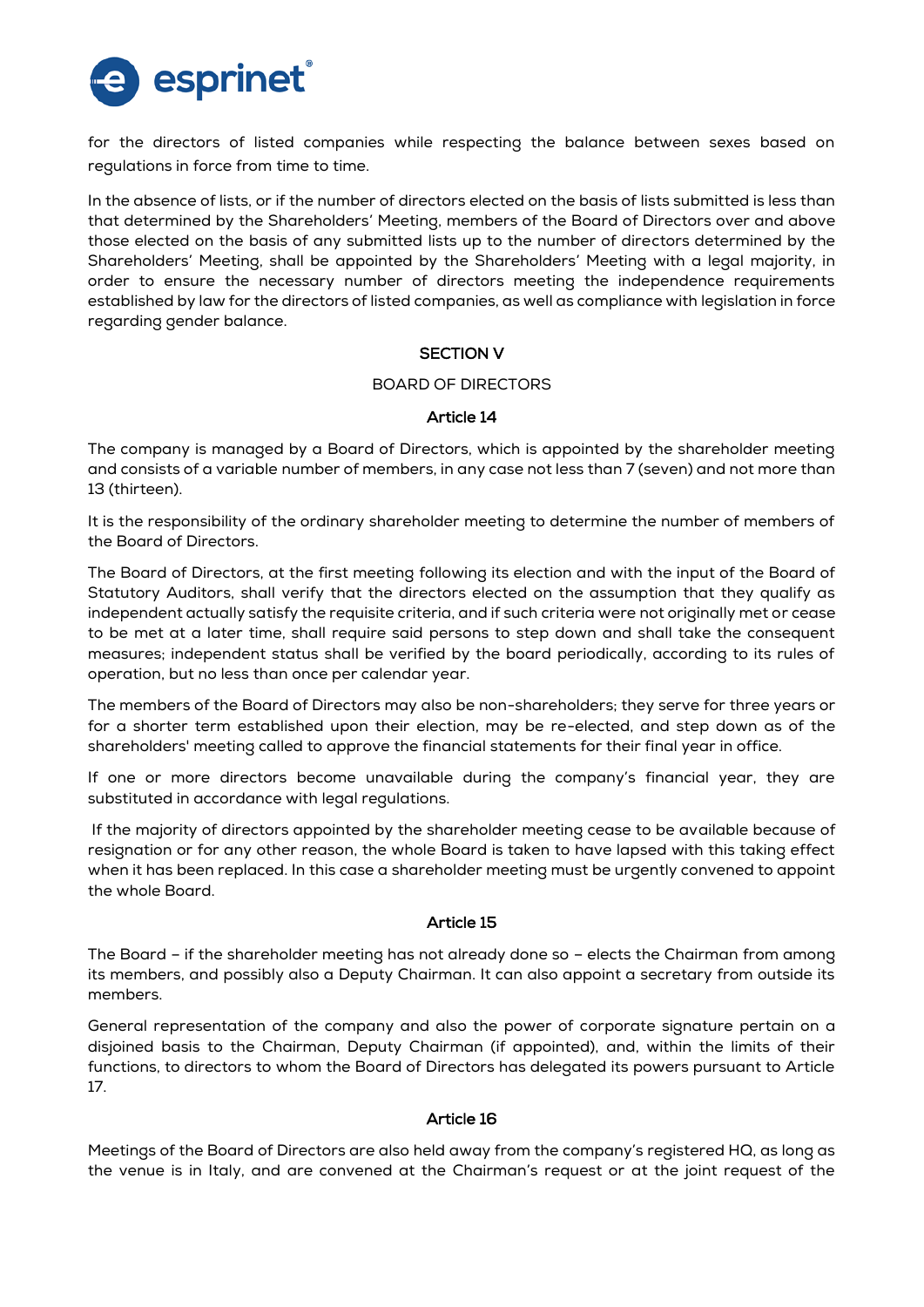

majority of Board members, or at the request of the President of the Board of Statutory Auditors or of at least one member of the Board of Statutory Auditors.

In order for the Board of Directors' resolutions to be valid, the presence of the majority of directors in office is required.

Resolutions are passed on the basis of the outright majority of the votes of members present, excluding those abstaining. In the case of a tie vote, the chairman of the meeting has the casting vote.

In exception to the above, resolutions must be passed by a majority of 70% (seventy percent) of the board (rounded up), with no casting vote given to the chairman, when the resolutions concern: a) the election and removal of managing directors and the granting and revocation of their powers; b) approving and revising the budget or the business plan; c) the acquisition, spin-off or sale (including by subsidiaries) of companies and/or equity investments; d) the approval of stock option plans and treasury share buy-back plans; e) new medium/long-term loans; f) the creation of an Executive Committee, the definition of its powers and the appointment and removal of its members.

The Board of Directors' meetings are chaired by the Chairman or, in the case of his absence or impediment, by the Deputy Chairman, if appointed, or by the most senior director in terms of age.

Convocation must take place via telegram, fax or e-mail to be sent at least three clear days before the date fixed for the meeting and, in urgent cases, at least one day beforehand to each director's domicile. Regardless of observance of the convocation formalities indicated above, the Board meeting is taken to be properly constituted if all Board members and all standing statutory auditors in office are present.

The possibility is envisaged of Board of Directors' meetings being held via teleconferencing or videoconferencing, on condition that all those eligible can participate and be identified and are able to follow the discussion and intervene in real time in discussion of the topics addressed, as well as to receive and peruse or transmit documents. If such prerequisites exist, the Board meeting is considered to be held in the place where the Chairman is present, and where the secretary for the meeting must also be present, in order to permit the drafting and signature of minutes in the relevant journal.

The deliberations and resolutions of the Board of Directors must be documented in minutes, signed by the Chairman and by the secretary for the meeting.

## Article 17

The Board of Directors is vested with the fullest possible powers for ordinary and extraordinary management of the company.

The Board is also attributed with all competences as per Article 2365, second paragraph, of the Italian Civil Code. On occasion of meetings, to be held with at least a quarterly frequency, the Board of Directors and the Board of Statutory Auditors, also via delegated bodies, are informed of the activity performed and of the transactions most important in business, financial and capital terms undertaken by the company or by its subsidiaries, and of expected business progress, with special reference to operations featuring potential conflict of interest.

When special needs are deemed to make it appropriate, the aforementioned information can be communicated in writing to the President of the Board of Statutory Auditors.

The Board of Directors can appoint one or more Managing Directors, who are under obligation to operate within the limits indicated by law.

The Board of Directors can, within legal limits, delegate its powers to an Executive Committee, determining the content, limits and possible methods of exercising the powers delegated pursuant to Article 16 above.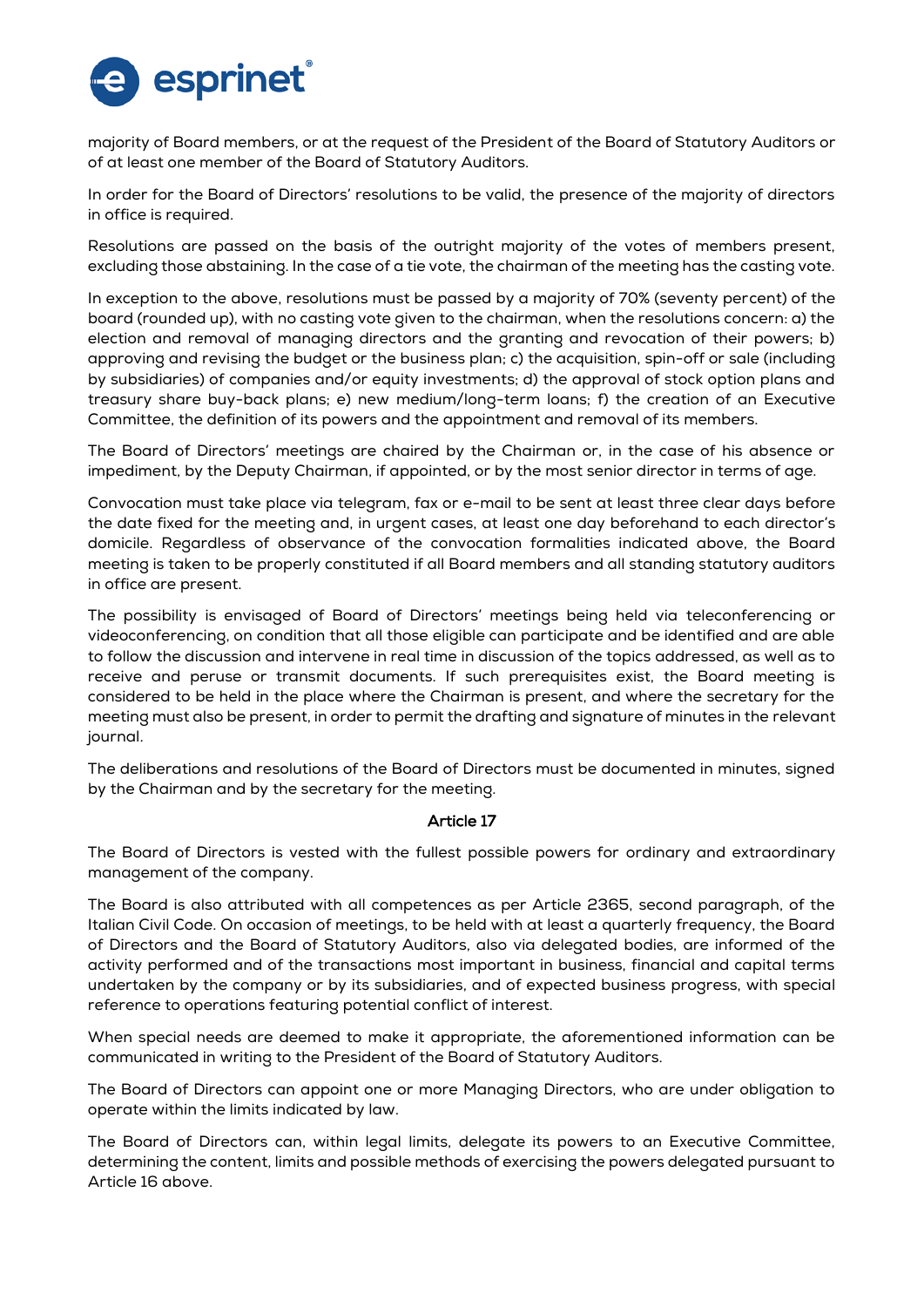

For the Executive Committee's meetings and decisions, the rules dictated for the Board of Directors apply; however, all decisions not unanimously approved by the Executive Committee shall revert to the Board of Directors.

The Board of Directors can also appoint one or more general managers, who need not be directors, determining their powers and related compensation.

The office of Managing Director and that of President of the Executive Committee can be combined with those of Chairman and Deputy Chairman of the Board of Directors.

## Article 18

Members of the Board of the Directors have the right to be refunded for expenses borne for reasons of their office and to emoluments in the amount fixed by the shareholder meeting.

The shareholder meeting can also determine an overall amount for remuneration of all directors, including those holding particular offices. The Board of Directors will share out the emolument or remuneration as determined above in the way that it considers to be most appropriate, taking account of the commitment required of its members.

The remuneration of members of the Board of Directors holding particular offices is determined – if the shareholder meeting has not done so – by the Board itself pursuant to Article 2389 of the Italian Civil Code.

## Article 18 bis

The Board of Directors, with mandatory input from the Board of Statutory Auditors, appoints in the company's administrative sector a financial reporting officer (with suitable qualifications, specific experience in finance and control, and a record of ethical conduct), granting that person the powers and means necessary for fulfilment of his duties and defining his term of office.

## SECTION VI

## BOARD OF STATUTORY AUDITORS

## Article 19

The Board of Statutory Auditors consists of three standing members and two substitute members. Appointment of members of the Board of Statutory Auditors will take place according to the procedure indicated in the following paragraphs and is designed to reserve the appointment of one standing statutory auditor and one substitute statutory auditor for minority shareholders, and with respect of the equality of the genders required by the applicable law.

Appointment of the members of the Board of Statutory Auditors takes place on the basis of lists in which the candidates are indicated by means of a sequential number. Each list consists of two sections: one reserved for candidates for the office of standing statutory auditor and the other for candidates for the office of substitute statutory auditor. Each list contains a number of candidates not exceeding the number of members to be elected.

The lists that submit a total number of candidates equal to or greater than three must be composed of candidates belonging to both genders, to the extent required by pro tempore governing regulations concerning balance between genders, both as regards candidates for the office of standing auditor and candidates for the office of substitute members.

Lists can be presented only by shareholders who, at the time the lists are submitted, account - alone or together with other shareholders – for at least the same percentage of share capital required by Article 13 for the election of the Board of Directors, and in any case satisfy any other requirements set by law.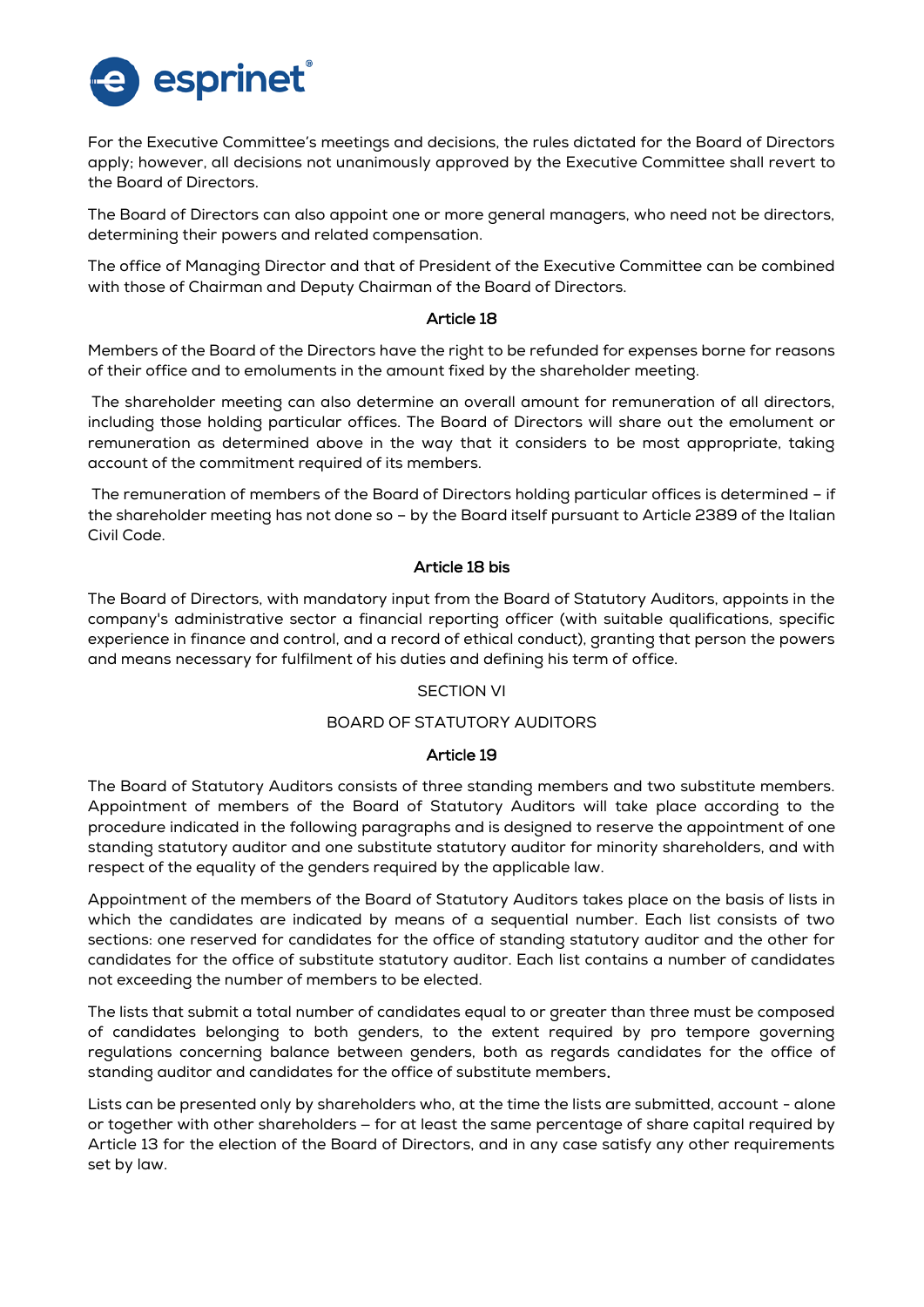

Each shareholder, as well as shareholders belonging to the same group – with this meaning the entity exercising control, subsidiaries and companies controlled by the same parent entity, or those associated according to Article 2359 of the Italian Civil Code – and shareholders participating, also via subsidiaries, in an agreement under Article 122 of Italian Legislative Decree no. 58/1998 concerning the company's shares, cannot present, not even via third parties or trustee companies, more than one list.

For the purposes of the present article control exists, also with reference to subjects that are not corporate entities, in the cases envisaged by Article 93 of Italian Legislative Decree 58/1998.

The lists, signed by the shareholder or shareholders presenting them (also via delegation of one shareholder) must be lodged at the company's registered HQ at least 25 days before the date fixed for the shareholder meeting on single call or first call (and this will be mentioned in the meeting notice), without prejudice to any shorter deadline established by law.

Together with each list, within the same 25-day term indicated above, a description must be lodged of individual candidates' professional resumés, as well as the declarations with which individual candidates accept their candidacy and attest, under their own responsibility, the absence of causes of incompatibility and ineligibility, as well as the existence of the requisites laid down by regulations for the office in question and in particular their independent status.

Within the term envisaged by the applicable rules for the publishing of the lists by the Company, there must be lodged also the certificates issued by the authorized intermediaries proving, at the moment of the lodging of the lists at the Company, the ownership of the number of shares necessary for their presentation.

Lists submitted that do not observe the above rules are considered not to have been presented.

Outgoing statutory auditors can be re-elected. Each candidate can present himself/herself in just one list, on pain of ineligibility.

Each right-holder can vote for only one list.

The following procedure is applied for the election of statutory auditors:

- from the list obtaining the highest number of votes, two standing members and one substitute member - based on the sequential order with which they were listed in the corresponding sections of the list – are taken.

- from the list with the second highest number of votes submitted by minority shareholders who are not associated, even indirectly, with those who submitted or voted for the winning list, the other standing member and the other substitute member – based on the sequential order with which they were listed in the corresponding sections of the list – are taken.

In the case of a tie vote between two or more lists, all right-holders present at the shareholder meeting proceed with a new vote between these lists. The candidates on the list achieving the majority of votes – excluding abstentions from the calculation – are the ones elected.

The chairman of the Board of Statutory Auditors is elected at the shareholders' meeting from among the auditors drawn from the minority list.

In case, even after the fulfilment of the procedure written above, the composition of Board of Statutory Auditors does not respect the prescriptions required by the applicable law in order to guarantee the equality of the genders, there will be made the necessary replacement, according to the sequential number in which the candidates are indicated, among the candidates as standing members of the Board of Statutory Auditors of the majority list, in order to respect the equality of the genders required by the applicable law.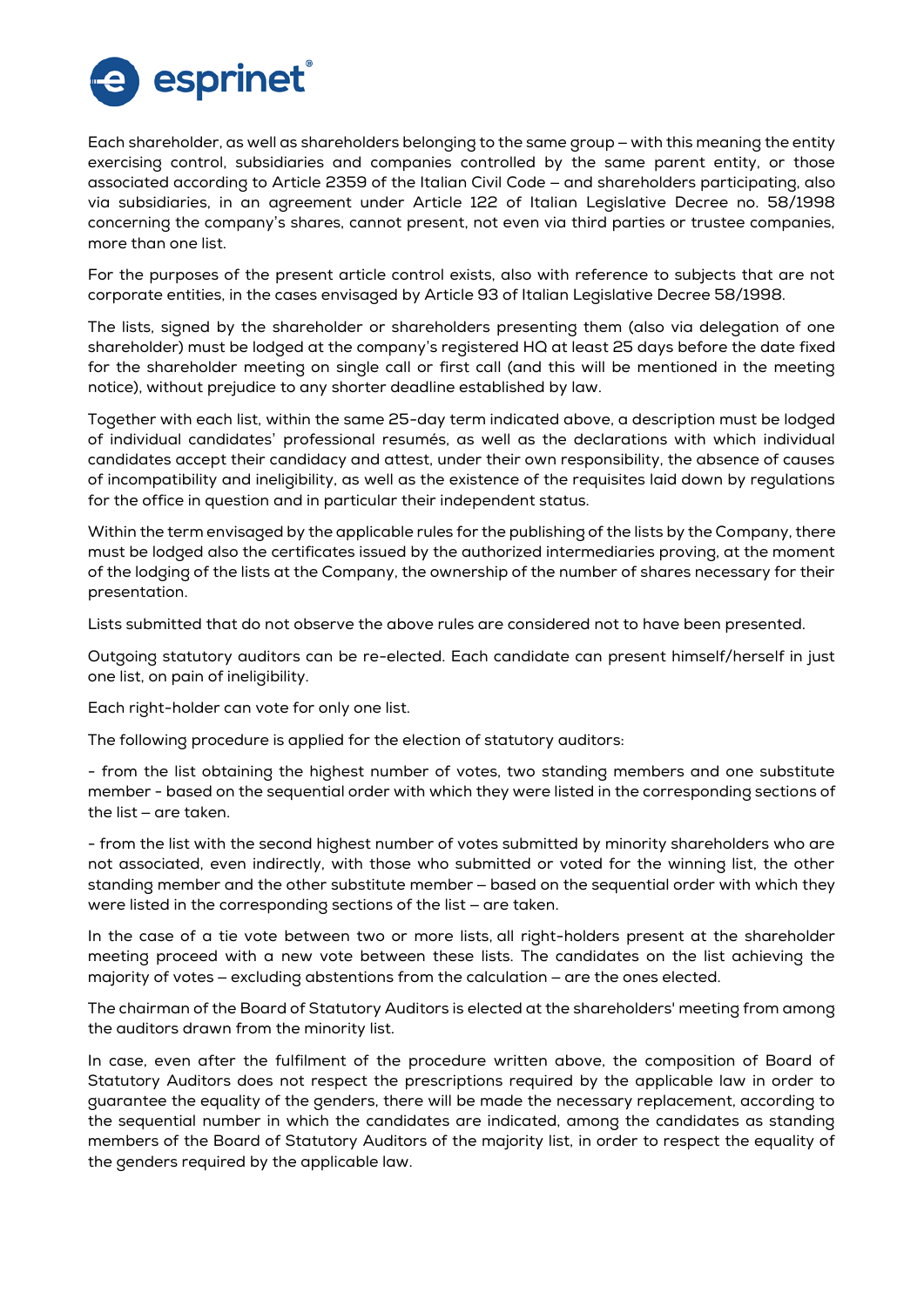

If he/she lacks the requisites required by regulations or by company by-laws, the statutory auditor lapses from office.

In the case of substitution of a standing statutory auditor, his/her place is taken, until the next shareholder meeting, and with respect of the equality of the genders required by the applicable law, by the first substitute member belonging to the same list as the statutory auditor who ceases to hold office.

In the case of substitution of the chairman, the presidency is taken over, until the next shareholder meeting, by the eldest statutory auditor who satisfies the conditions set by law, or, in his/her absence, by the first substitute member taken from the list to which the ex-chairman belonged. If the shareholder meeting has to make appointments of standing and/or supplementary statutory auditors and of the chairman as required by law, in order to replenish the Board of Statutory Auditors following substitution, it proceeds according to the following statutory rules:

- If it is necessary to substitute the standing and/or substitute statutory auditor taken from the list receiving the second highest number of votes, the candidates for standing statutory auditor and for substitute statutory auditor – not elected – listed in the corresponding sections of the same list are proposed for office and the person elected is the one obtaining the highest number of votes.

- In the absence of names to put forward pursuant to the previous paragraph, and if it is necessary to replace one or more standing and/or substitute statutory auditors and/or the chairman taken from the list that obtained the highest number of votes, the provisions of law are applied and the shareholder meeting passes a resolution based on the majority of voters, excluding abstainers from the calculation.

In every case of replacement, the composition of the Board of Statutory Auditors must respect the equality of the genders required by the applicable law.

If just one list is presented, the shareholder meeting decides on the basis of the majority of voters, with respect of the equality of the genders required by the applicable law, excluding abstentions from the count, and the presidency pertains to the candidate listed in first place in the section of the list containing the candidates for the office of standing statutory auditor. In the case of replacement of a standing statutory auditor or of the chairman, the substitute statutory auditor and the standing statutory auditor in the sequential order shown in the list in the relevant section take over, with respect of the equality of the genders required by the applicable law, until the next shareholder meeting.

In the case envisaged in the previous paragraph, if the shareholder meeting has to proceed, as legally required, with appointments of standing and/or supplementary statutory auditors and of the chairman in order to replenish the Board of Statutory Auditors following substitution, the provisions of law are applied as well as the terms of the preceding paragraphs of this article regarding the election procedure; the shareholder meeting passes a resolution with the majority of voters, excluding abstentions from the calculation. Only those who have made the documentation indicated in this article available by the shareholder meeting date can be proposed as candidates. Those persons who hold directorships or internal auditing positions in other companies or entities incorporated under Italian law with shares listed in Italy (excluding companies controlled by "esprinet s.p.a.", parties controlling "esprinet s.p.a.", or companies controlled by the same controlling party of "esprinet s.p.a."), in excess of the limit set by the law and by implementation regulations, as well as those who do not possess the requisites of independence, honourability and professionalism required by applicable regulations, cannot be elected and, if elected, must step down. At least one of the standing statutory auditors and at least one of the substitute statutory auditors must be chosen from persons registered in the central register of accounting auditors who have performed the activity of legal auditing of accounts for a period of not less than three years. Statutory auditors not meeting the requisite envisaged in the previous paragraph are chosen from among those who had total experience over a continuous period of at least three years in the performance of: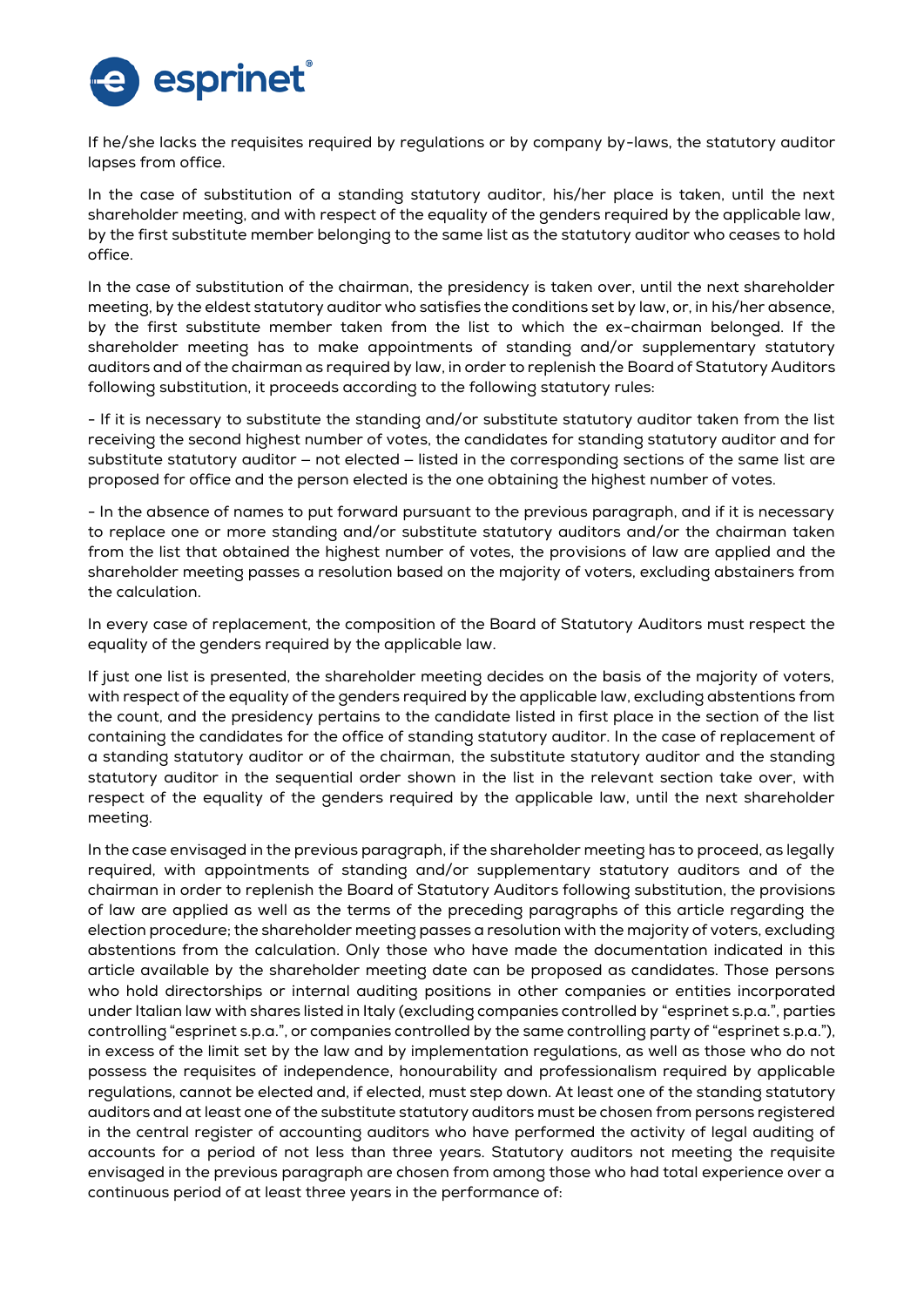

- Managerial tasks in the administration, finance and control sectors of joint stock listed companies;

- Professional or permanent university teaching activities in a juridical, economic, financial and ITrelated technical/scientific subject matter; in the service industry in general, in IT product manufacturing or sale, provision of services in the field of data processing and informationtechnology systems, or in any case in sectors strictly pertinent to that of the company;

- Managerial functions in public entities or public administrations active in the banking, financial, insurance, and IT sectors, in the manufacturing or sale of IT products, in the provision of services in the field of data processing and information-technology systems, or in any case in sectors strictly pertinent to that of the company.

In the absence of lists, or if for any reason the number of candidates is not sufficient, the Board of Auditors (and the Chair, if applicable) shall be appointed or supplemented by the Shareholders' Meeting with a legal majority, in order to ensure compliance with the legislation in force regarding gender balance as well as the requirements of independence, integrity and professionalism required by the applicable law.

Article 20

The shareholder meeting establishes the annual cheque payable to each standing statutory auditor for the latter's entire term of office. Statutory auditors have the right to be refunded for expenses borne for reasons of office.

# SECTION VII

## FINANCIAL STATEMENTS AND EARNINGS

## Article 21

The company's financial year ends on December 31st of each year. At the end of each financial year the Board of Directors proceeds with preparation of year-end financial statements, within the terms established by law and observing legal requirements.

## Article 22

After deduction of the portion for the legal reserve, the net profit shown in year-end financial statements is shared between shareholders in proportion to the shares owned, unless otherwise determined by the shareholder meeting.

Dividends are paid out at the banks designated by the Board of Directors as from the date fixed by the Board. Dividends not collected within five years after the day when they become payable lapse and revert to the company. The Board of Directors can decide to pay dividends on account in the cases, in the ways, and within the limits permitted by current legal provisions.

## **SECTION VIII**

## DISSOLUTION AND LIQUIDATION

## Article 23

If at any time or for any reason dissolution of the company occurs, the shareholder meeting will determine the liquidation approach and will appoint one or more liquidators, establishing their powers.

## SECTION IX

#### FINAL PROVISIONS

## Article 24